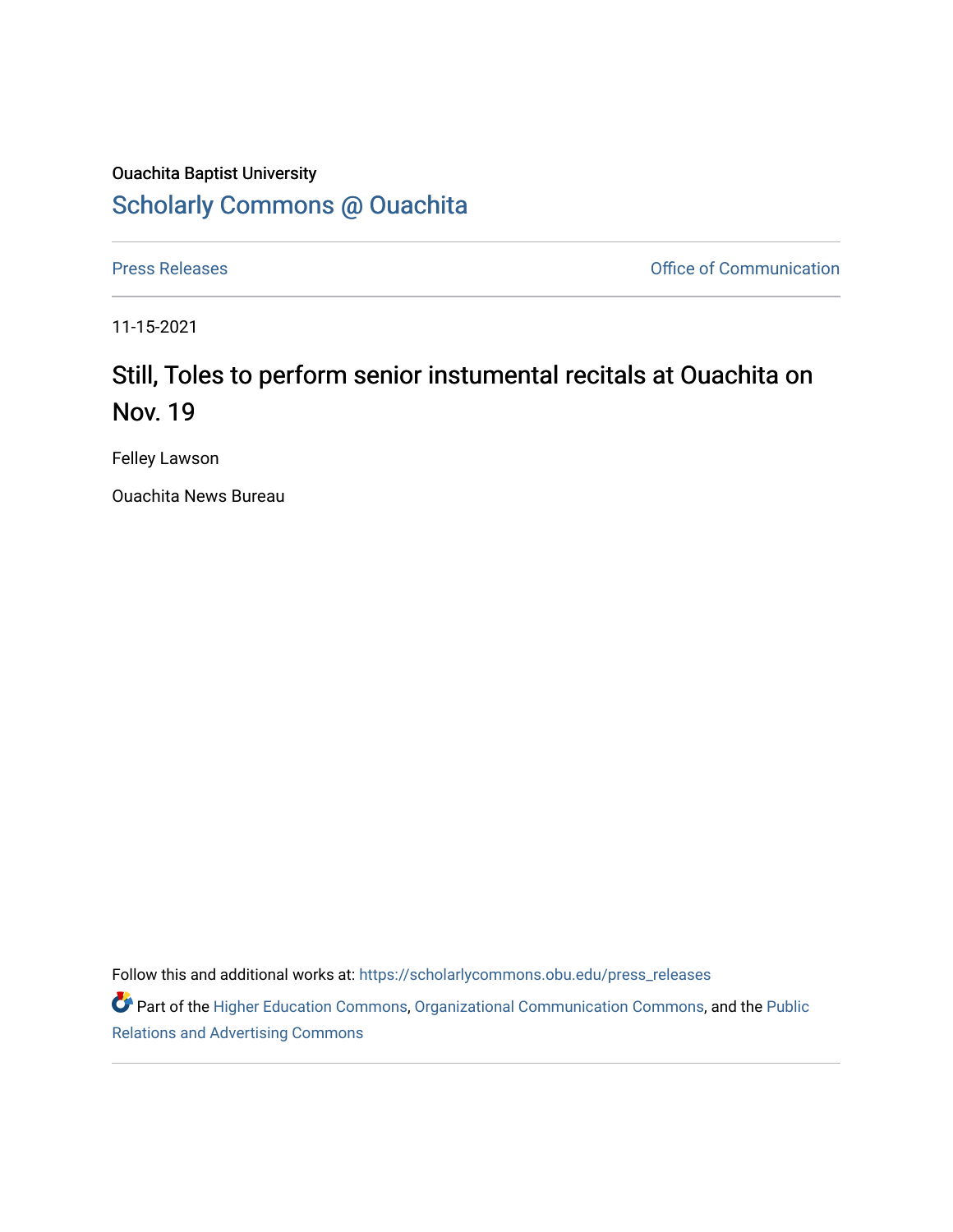



*Photo 1* by Cora Saddler

For immediate release *By Felley Lawson* **Still, Toles to perform senior instrumental recitals at Ouachita on Nov. 19** November 15, 2021 For more information, contact Ouachita's news bureau at [newsbureau@obu.edu](mailto:newsbureau@obu.edu) or 870-245-5206.

ARKADELPHIA, Ark.—Ouachita Baptist University's Division of Music will present Katelyn Still and Taryn Toles in their senior instrumental recitals Friday, Nov. 19, at 11 a.m. in McBeth Recital Hall. The event is free and open to the public.

Still, an instrumental music education major from Benton, Ark., is a member of the Carl Goodson Honors Program and has been named to the President's and Dean's Lists at Ouachita. She is also a member of the Ouachita Wind Ensemble, Saxophone Ensemble and Quartet, Jazz Band and Marching Band. Still has performed during the School of Fine Arts' A Festival of Christmas production and at the North American Saxophone Alliance Conference. She won second place in the 2020 McBeth Concerto Competition.

For her recital, Still will perform "With Vigor" and "With Tranquility" from Paul Creston's *Sonata, Op. 19*, "Soprano Saxophone" from *Odysseus: Concerto for Saxophone* by Lucas Garner and "Tosca Fantasy" by Giacomo Puccini.



*Photo 2* Katelyn Still

"I'm so grateful for the opportunities I've had at Ouachita," Still said. "The program will show how Taryn and I have grown as musicians, and I hope everyone enjoys the music!"